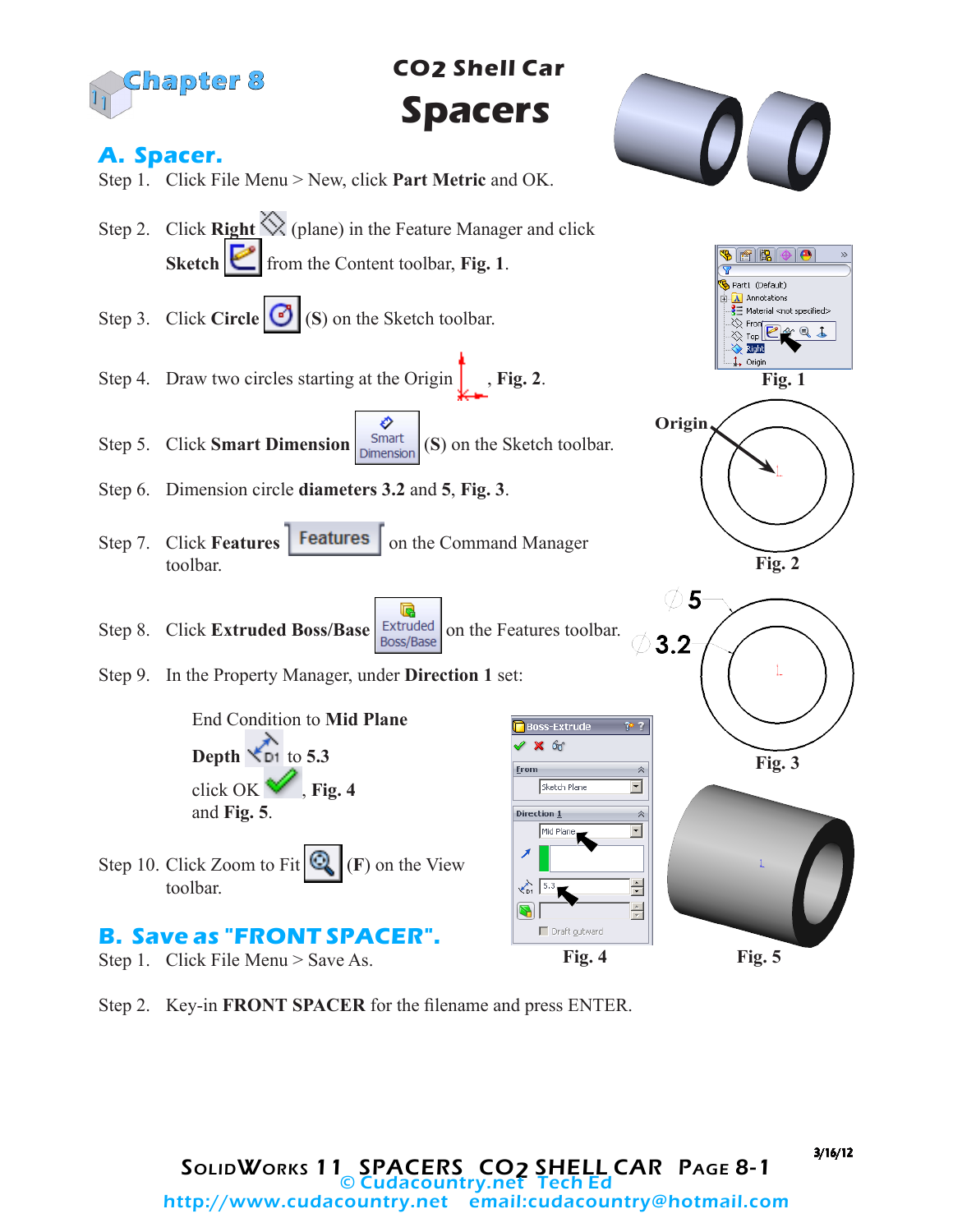## **C. Mate References.**

- Step 1. Click **Right**  $\bigotimes$  (plane) in the Feature Manager to **S** FRONT SPACER (Default) select Plane, **Fig. 6**.  $\mathbf{A}$  Annotations -3 Material <not specified>  $\bigotimes$  Front
- Reference Step 2. Click **Reference Geometry**  $\left|\frac{\text{Geometry}}{\text{}}\right|$  on the Features toolbar and **Mate Reference** from the menu.
- Step 3. In the Mate Reference Manager: under **Primary** Reference Entity, **Fig. 7**

 set **Mate Reference Type to Coincident**

under **Secondary** Reference Entity

click in Entity box  $\overrightarrow{a+}$ and click **inside cylindrical face**, **Fig. 8**

**Fig. 6**

 $\bigoplus$ 

 $\infty$ 

**SEE** 

∜ Top

 $\frac{1}{\sqrt{2}}$  **Right** 

Boss-Extrude1

**Fig. 8 Face Fig. 7**

FRONT SPACER (Default)  $\mathbf{A}$  Annotations Material Spot

 $\bullet$ 

Edit Material

Manage Favorites

Plain Carbon Steel

÷.

Cast Alloy Steel

ABS PC

**Q** Mate Reference

Reference Name

Default

Primary Reference Entity

Secondary Reference Entity  $\hat{\otimes}$  $\big|$  Face <1:

Tertiary Reference Entity

Right

**B** Coincident  $\lambda$  Any

엽.

엽 **B** Default

 $z_{\text{c}}$  any

<u>ser</u>

 $\otimes$  Front ≫ Тор  $\gg$  Right

 $\downarrow$  Origin

**E** MateRefe

**Boss-Extr** 

 $\overline{\bigcirc}$  Fillet 1

 $\overline{\mathbf{x}}$ 

\$≡

**B** Default  $\lambda_z$  Any

公

 $\overline{\mathbf{r}}$ 

न

 $\overline{\phantom{0}}$ 

 $\overline{\phantom{0}}$ 

⊡

⊡

 $\hat{\mathbf{v}}$ 

 $\mathscr{L}$   $\mathbb{X}$ 

**Fig. 9**

## **D. Material Nylon.**

click OK .

- Step 1. **Right click Material**  $\left|\frac{3}{2}\right|$  **in the Feature Manager and click Edit Material**, **Fig. 9**.
- Step 2. **Expand Plastics** in the material tree and select **Nylon 101**, **Fig. 10**. Click **Apply** and **Close**.

## **E. Save as "REAR SPACER".** Step 1. Save.

| υιυμ 1.   | Dave.                                                     |                                                                                                                                                                   | IMaterial.                                                                                                                           |                                             |                                                     |                  |                   | ×                                                                                                                                                                         |
|-----------|-----------------------------------------------------------|-------------------------------------------------------------------------------------------------------------------------------------------------------------------|--------------------------------------------------------------------------------------------------------------------------------------|---------------------------------------------|-----------------------------------------------------|------------------|-------------------|---------------------------------------------------------------------------------------------------------------------------------------------------------------------------|
|           | Use Ctrl-S to save<br><b>FRONT SPACER.</b>                |                                                                                                                                                                   | □ 3 SolidWorks Materials<br>由 3 Steel<br>由 3 Iron<br>in 8 Aluminium Alloys                                                           |                                             | Material properties<br>a custom library to edit it. |                  |                   | Properties   Appearance   CrossHatch   Custom   Application Data   Favorites  <br>Materials in the default library can not be edited. You must first copy the material to |
|           | Step 2. Click File Menu ><br>Save As.                     | 由 3 Copper Alloys<br>Category:<br>Plastics<br>中 3 Titanium Alloys<br>$\frac{1}{2}$ 3 Zinc Alloys<br>Name:<br>Nylon 101<br>in <b>3</b> Other Alloys<br>白昼 Plastics |                                                                                                                                      |                                             |                                                     |                  |                   |                                                                                                                                                                           |
| Step $3.$ | Key-in REAR<br><b>SPACER</b> for the<br>filename.         |                                                                                                                                                                   | $\frac{3}{2}$ = ABS<br>$\frac{3}{2}$ $\equiv$ ABS PC<br>$\equiv$ Acrylic (Medium-h<br><mark>≸</mark> ⊟ са<br>$\geq$ Delrin 2700 NC01 |                                             | Description:<br>Source:                             | Value            | Units             |                                                                                                                                                                           |
|           | You now have                                              |                                                                                                                                                                   | $\S$ Epoxy, Unfilled                                                                                                                 |                                             | Property                                            |                  |                   |                                                                                                                                                                           |
|           | two spacers files,                                        |                                                                                                                                                                   | $\equiv$ EPDM                                                                                                                        |                                             | Elastic modulus                                     |                  | 1000000000 N/m^2  |                                                                                                                                                                           |
|           |                                                           |                                                                                                                                                                   | $\equiv$ Melamine resin                                                                                                              |                                             | Poisson's ratio<br>Shear Modulus in XY              |                  | 0.3               | <b>N/A</b><br>N/m <sup>2</sup>                                                                                                                                            |
|           | FRONT and                                                 |                                                                                                                                                                   | $\blacksquare$ Nylon 101 $\blacksquare$                                                                                              |                                             | Mass density                                        |                  | 1150              | kg/m <sup>^3</sup>                                                                                                                                                        |
|           | REAR. Next, we<br>change length of<br><b>REAR SPACER.</b> |                                                                                                                                                                   | $\equiv$ Nylon 6/10                                                                                                                  |                                             | Tensile strenath                                    |                  | 79289709          | N/m <sup>2</sup>                                                                                                                                                          |
|           |                                                           |                                                                                                                                                                   | $\frac{3}{2}$ PA Type 6<br>$\equiv$ PBT General Purp<br>$\frac{3}{2}$ PC High Viscosity                                              | Compressive Strength in X<br>Yield strength |                                                     |                  | N/m <sup>^2</sup> |                                                                                                                                                                           |
|           |                                                           |                                                                                                                                                                   |                                                                                                                                      |                                             |                                                     | 60000000         | N/m <sup>2</sup>  |                                                                                                                                                                           |
|           |                                                           |                                                                                                                                                                   |                                                                                                                                      | lж.<br>Thermal expansion coefficient 1e-006 |                                                     |                  |                   |                                                                                                                                                                           |
|           |                                                           |                                                                                                                                                                   | $\frac{3}{2}$ PE High Density                                                                                                        |                                             |                                                     |                  |                   |                                                                                                                                                                           |
|           |                                                           |                                                                                                                                                                   | E PE Low/Medium E                                                                                                                    |                                             | Apply.                                              | $\subseteq$ lose | Save              | Config<br>Help                                                                                                                                                            |

**Fig. 10**

SOLIDWORKS 11 SPACERS CO<sub>2</sub> SHELL CAR PAGE 8-2